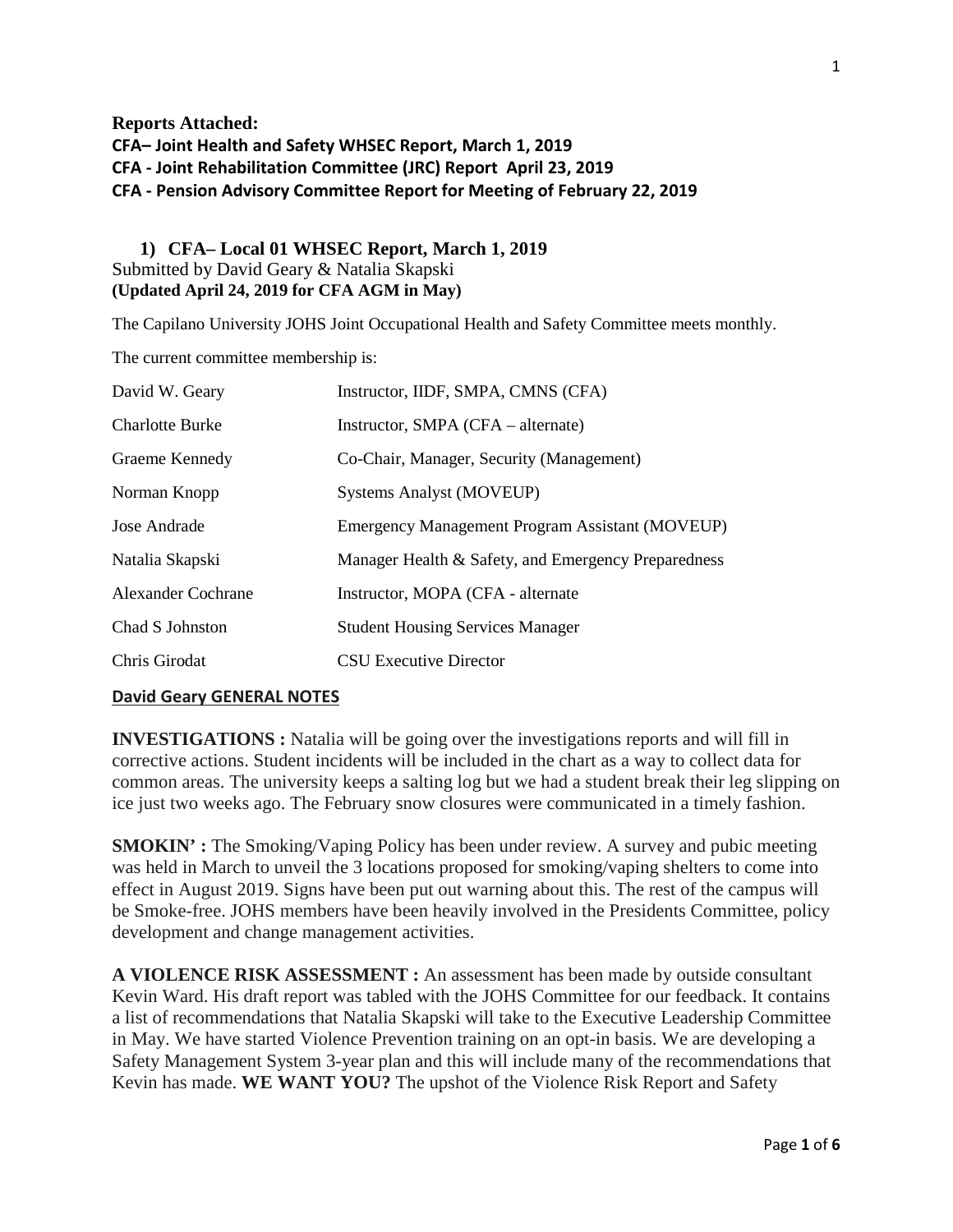Management Plan will be that we need more people to help work to make it happen. So please consider joining us.

**MEASLES & MENTAL HEALTH:** Health notices/info on the measles virus has been distributed to everyone on campus. Mental Health is ongoing discussion item. Happy Summer!

### **NATALIA SKAPSKI 2018 Report**

Safety, Security & Emergency Preparedness consists of 3 members: Graeme Kennedy, Manager of Security, Natalia Skapski, Manager of Health & Safety and Emergency Preparedness and Jose Andrade, Assistant for Health & Safety and Emergency Preparedness. 2018 is the first full year of having a dedicated manager to Health & Safety and Emergency Preparedness.

#### Health & Safety

- Baseline Assessments
	- o Conducted a baseline gap analysis of the Safety programme (based on WSBC requirements) and established priorities for 2018: Policy, Joint Health & Safety Committee, Workplace Violence Assessment, Incident Reporting & Claims, Safety Responsibilities Training, Deadly Sins, Risk Assessments/SOPs, Selected Programmes
- Joint Health & Safety Committee
	- o Revised the Terms of Reference
	- o Conducted training: Foundations, Investigations 1, Investigations 2
	- o Conducted an internal effectiveness audit of the Occupational Health and Safety Committee (with Co-Chair and Committee members)
	- o Safety campaign posters: on areas related to smoking, texting and walking, flu awareness, and dressing for the weather/slips, trips & falls (with Marketing)
- Policies
	- o Revised the Safety Policy based on legislative requirements and PSI best practices.
	- o Drafted an At-Risk Behavior Policy
	- o Participated in drafting the Smoking Policy and Alcohols, Cannabis and Substances Policy
	- o Participated in reviewing the Bullying, Harassment, and Discrimination Policy and Procedures from a WSBC perspective

# SAFETY QUICK FACTS

12 Joint Health & Safety Committee Meetings

2 Joint Health & Safety Committee training sessions

22 Safety Investigations

18 Ergonomic Assessments

3 Indoor Air Quality Assessments

12 Fire Hazard signs installed on campus

62 employees received hearing tests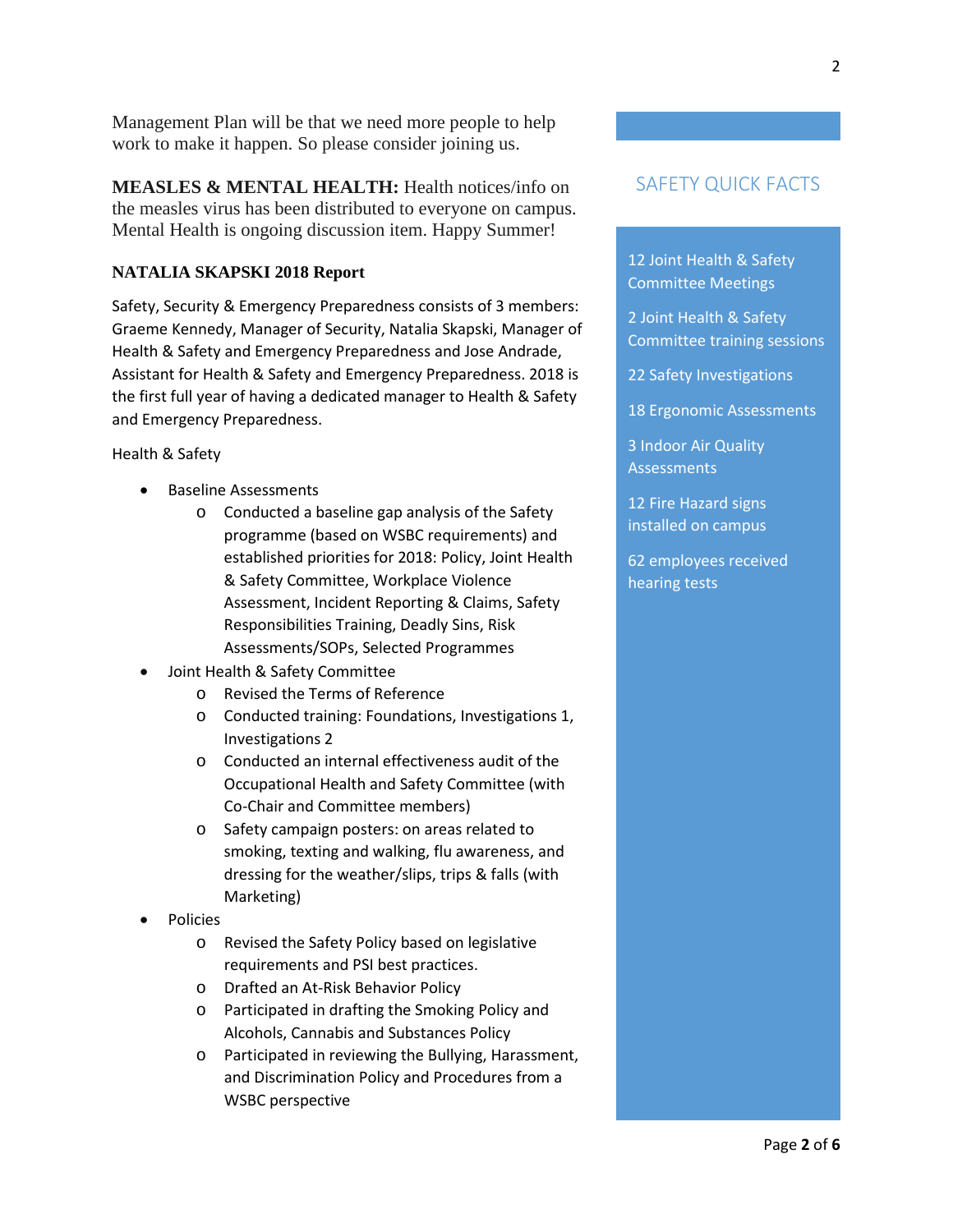- Workplace Violence Risk Assessment
	- o Initiated Workplace Violence risk assessment (compliant with OHS Regulation) with K. Calder & Associates, to be completed by March 2019.
- Incident Reporting & Claims
	- o Revised the Employee First Aid assessment reports and Incident Reporting packages (in conjunction with HR/Disability Management and Security)
	- o Revised the Investigation process to include area supervisors
	- o Took over WSBC claims submission from HR
- Safety Responsibilities
	- o Developed & piloted Safety Responsibilities Training Due Diligence/Duty of Care (to be rolled out 2019)
	- o Delivered Safety Responsibilities Training Impairment to Facilities Department
- SOPs and Risk Assessments
	- o Conducted 3 workshops on standard operating procedures, risk assessments and safe work procedures with Facilities employees
	- o Created templates for SOPs and risk assessments
- Deadly Sins
	- o Began Hazardous Materials (asbestos/lead/silica) programme, with an external hygiene consultant.
	- o Began categorization and assessment of the confined space inventory as a start to the Confined Space programme, with an external hygiene consultant.
- Selected Programmes
	- o Contractors: Revised and rolled out the Contractor Safety Guidelines now conducting contractor safety orientations with each new contract; working on how to capture existing contractors.
	- o Ergonomics: Established a comprehensive Ergonomics Assessment Programme, with an ergonomist on-call, for medical accommodations. Established a process to support the purchase and installation of supplies and equipment.
	- o Hygiene: Normalised Indoor Air Quality testing (contracted use of an Industrial Hygienist) and other hygiene needs
	- o Heat: Established a Summer Heat procedures, including Cool Rooms
	- o GHS Transition: Updated CapU to the new WHMIS 205 Globally Harmonized System (hazardous materials)
	- o Hazardous Materials: Updating Spill Kits in Facilities and Shipping & Receiving Hearing: Facilitated Hearing Tests for Facilities, IT, Fine and Applied Arts, Theatre and Shipping and Receiving (taken over from HR)
	- o Inspections: Installed a Building Inspection software to a newly purchased table (iAuditor) and created and monitored WO for corrective actions
	- o First Aid: Purchased Naxalone Kits for Security Guards, Residence and Sechelt
	- o Forest Fire Safety: installed Fire Hazard Danger signs on campus
- Other
	- o Participated as official observer for the BCIT Annual Disaster Exercise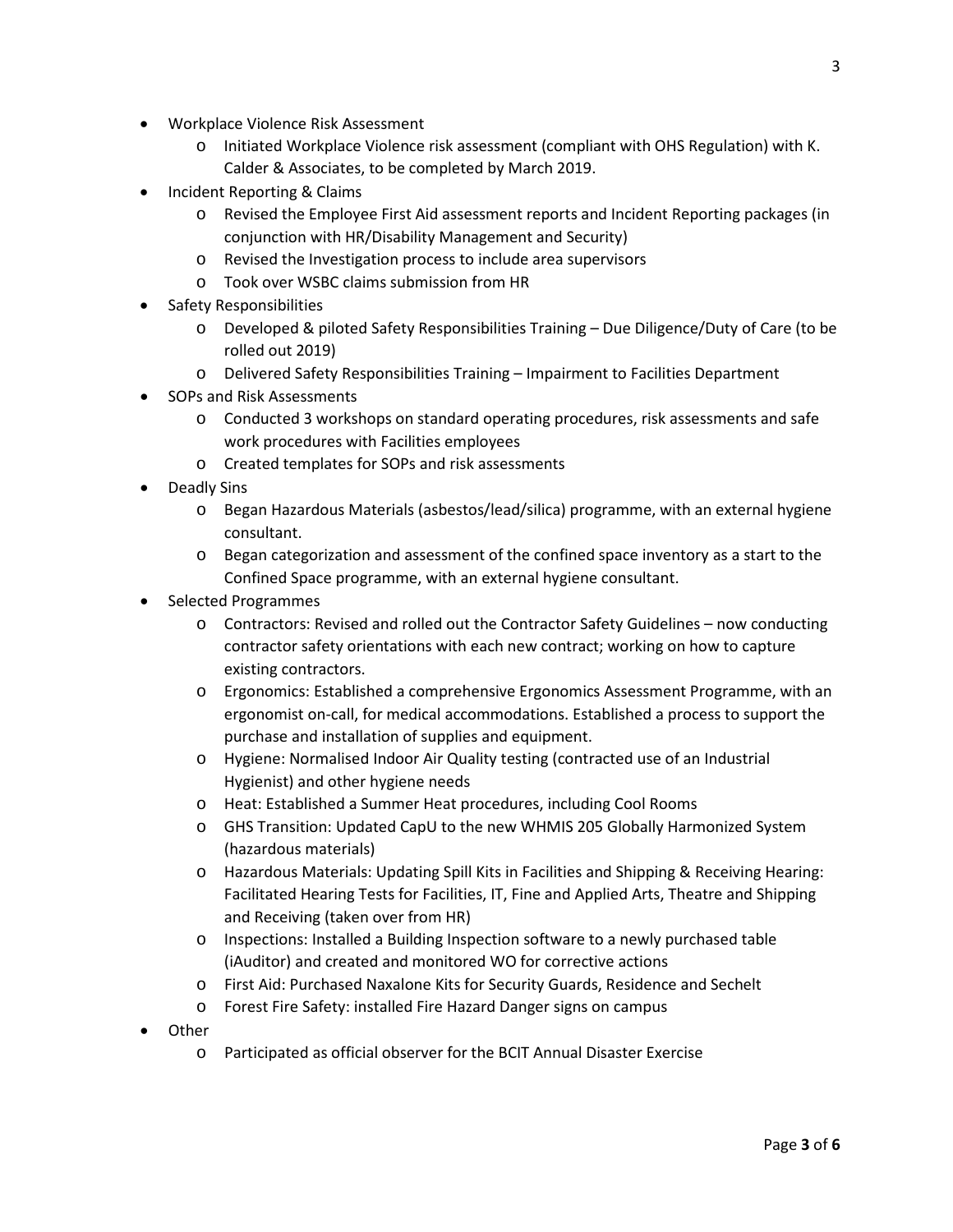- o Assisted Students and Faculty at the school of Communications on Emergency response processes established at CapU and their support to members with accessibility challenges. This will form part of their CMNS453 project for this year.
- o Consulted with Tourism and Recreation faculty on Safety and Risk Assessments
- o Chaired the Duty of Care Committee
- o Participated in the PAC on Smoking

### **2) Joint Rehabilitation Committee (JRC) Report <b>April 23, 2019 April 23, 2019**

Respectfully submitted: Maggie Feist & Kirsten McIlveen

Capilano's Joint Rehabilitation Committee (JRC) is made up of two administrators/exempt employees and two faculty members. The JRC meets monthly and reviews cases of eligible faculty members who are on sick leave, short- term disability (STD) or long- term disability (LTD).

Currently the JRC members are: Melissa Nichol, HR Manager, Lyndsay Phelan, HR Advisor and the CFA representatives are Maggie Feist and Kirsten McIlveen.

HR produces a monthly spreadsheet which helps us to monitor claims and HR manages the communication with the insurance carrier.

Generally, these meetings run smoothly, the team functions well and communicates frequently between the monthly meetings as needed. The JRC members also act as a liaison between the sick faculty members and the university and we are frequently used as a resource for navigating the sick leave process. The union representatives support the members on leave primarily through phone calls and at return to work meetings.

While the number of members on sick leave or disability is fluid, the following data is for the most recent month. Currently, we help support 3 members on sick leave, 34 on Short Term Disability and 4 on Long Term Disability. We also have 4 members on Graduated Return to Work (GRTW) plans.

A joint project was to develop user friendly Sick Leave, STD and LTD FAQ's. This information is now available on the employee section of the University website in the HR and Wellness areas.

Recently, we have had a couple of members have their initial STD claims denied but when new medical information was provided both were approved. Unfortunately, we have one member whose STD was denied and the member has decided not to appeal as believes the process too onerous and instead is choosing to take unpaid sick leave.

One concern we have is around the timing of RTW meetings. For example, when we have members planning their GRTW for the fall these faculty are reliant on Manulife and HR for assistance, potentially without a CFA rep (from the JRC) for additional support, as faculty usually are on vacation until August 15th. Occasionally, the meetings have occurred after the member has returned to work and so there hasn't been an opportunity to anticipate and plan for any potential barriers to their successful return to work. Despite these concerns, overall the RTW meetings have then been a useful place for the member to assess whether their plans are appropriate and likely to remain so. We encourage members who are anticipating either a GRTW or a RTW to ask for a meeting and that they ask to have a CFA rep present if at all possible.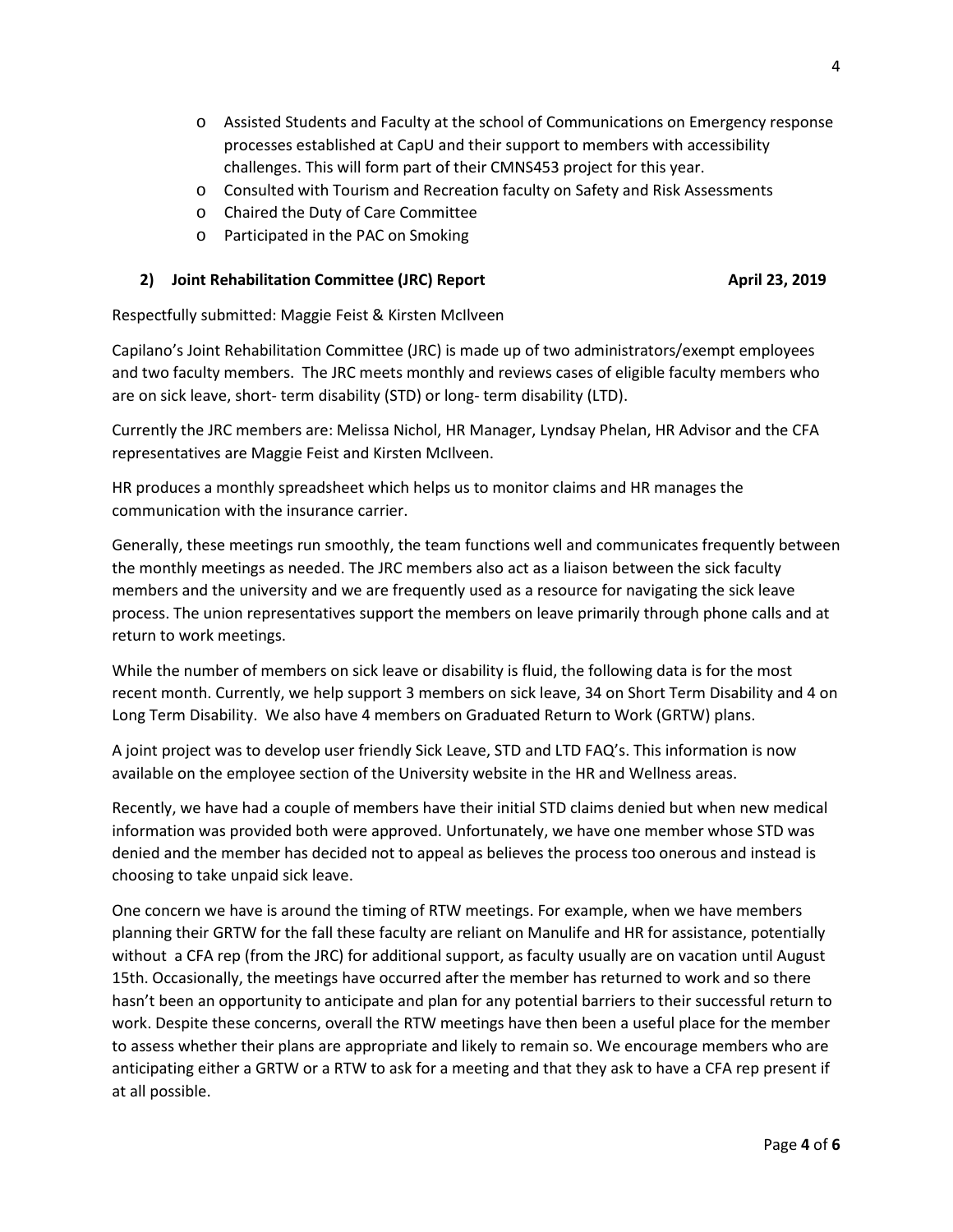## **3) CFA Pension Advisory Committee Report for Meeting of February 22, 2019**

## Gordon Rudolph – PAC rep local 1

The most recent Pension Advisory Committee (PAC) meeting was Feb 22, 2109 held at the Hyatt Regency Hotel in Vancouver. PAC's role is to advise FPSE's Presidents' Council on policy and functioning matters of the College Pension Plan. The PAC committee has in attendance representatives from each member local, a representative of retired members, a liaison person from the FPSE Executive, FPSE staff, and our appointed plan trustees. The group is large, and meetings are well attended, often with only 1 or 2 regrets.

The College Pension Plan is in good financial shape. The returns on investments have the plan beating 1, 5, 10, and 25year benchmarks. Of particular import are the 10 and 25year benchmarks as these are numbers that adjust very slowly and could conceivably absorb extended – even multiyear - slow downs in capital markets. The latest financial report as of August 2018 has the plan with assets that now exceed

\$ 5 B. The plan is running at a surplus and if an actuarial valuation has the plan at over 105% funded, then regulation requires that decisions have to be made as to what to do with that surplus. This is a likely situation for our trustees in the triennial actuarial review of the plan due in May of this year. The likeliest scenario is any surplus would be transferred at that time to the inflation adjustment account, possibly with the effect of lifting the caps that are presently in place regarding annual inflation adjustments for retired members. Important to note is that even though there have been caps to the inflation adjustment amount in past ten years, the plan has been able to meet the full Canadian Price Index (CPI) inflation number in 8 of those 10 years. In the two years that the College Pension Plan cap was under the CPI number, it was only so by tiny fractions of a percent. So retirees have received virtually full inflation coverage for the past 10 years.

As of August 31, 2018 plan membership was as follows:

Active Members: 13,639 (+ 0.83% from one year earlier)

Inactive Members: 6,279 (+9.96% from one year earlier)

Retired Members: 8,052 (+ 6.23% from one year earlier)

As a pension plan 'matures' the number of retired members to non - retirees gets ever larger until an equilibrium is reached. This is a normal procession in pension plans and as years pass by, an ever greater percentage of dollars used to meet the pension promise are derived from investment activity.

The SFU Faculty Association has voted in favour of joining the College Pension Plan. This has the support of that University and at some point in the future, once liabilities and payments are sorted out, we will see the 1000+ members of the SFU Faculty Association in our group. Other research Universities in the province may follow this move. Within the mathematics of probability, larger is always better as actual outcomes match the theoretical ever more closely the larger a system is. That is why casinos like to be big, and like to spin the wheel and deal those cards as fast as they can. Our plan will never rival the Municipal Pension Plan behemoth in size, but this will grow our plan with an influx of new members.

Responsible investing highlighting ESG (environmental, social, and governance) concerns were part of the educational portion of the meeting. This is a very broad umbrella of concern, a lot of which are